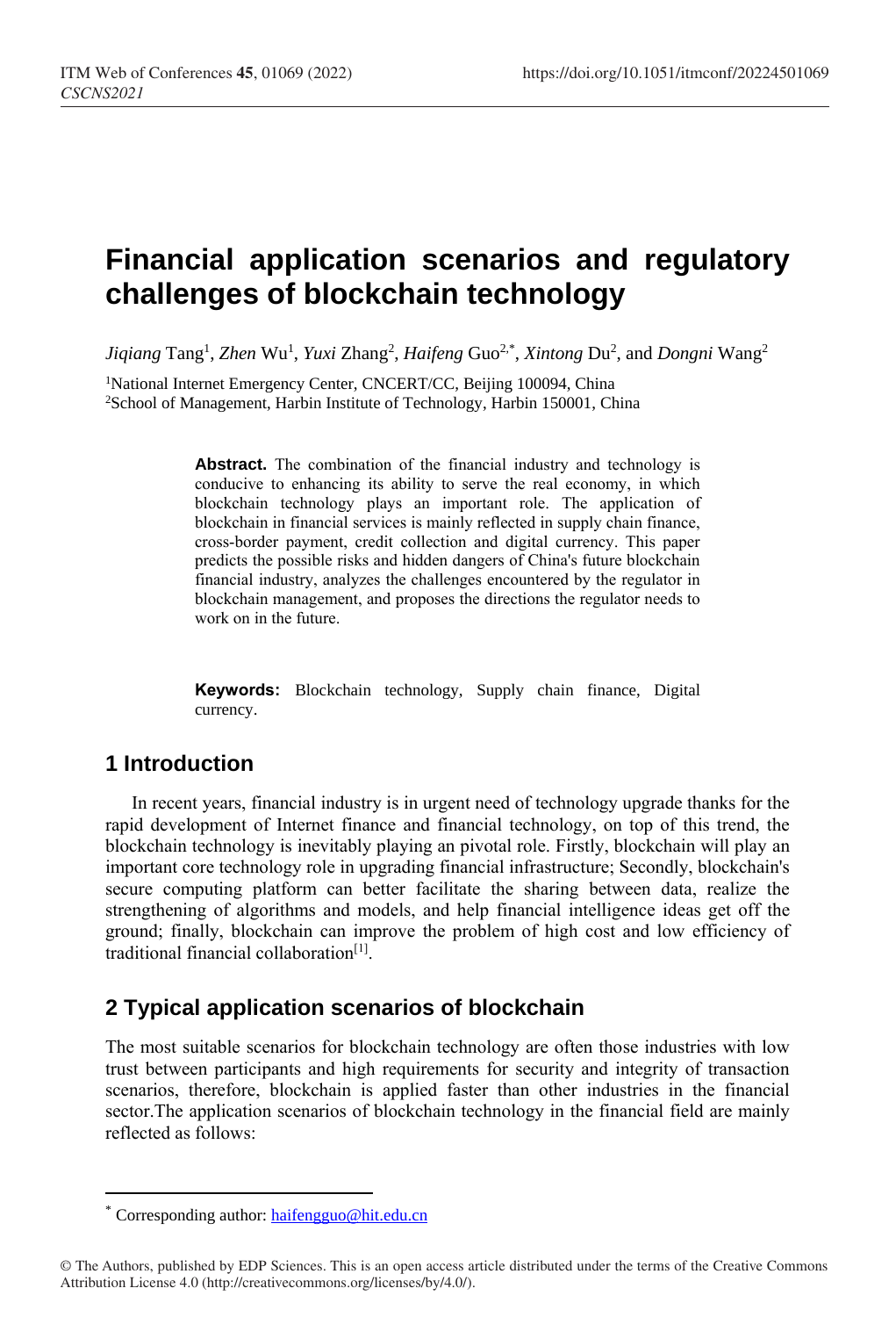### **2.1 The application of blockchain in supply chain finance**

Compared with traditional supply chain finance, blockchain technology can achieve multiparty cooperation. Through blockchain technology, commercial banks and technology companies can further deepen cooperation to achieve complementary advantages, thus significantly improving work efficiency<sup>[2]</sup>. In addition, blockchain also makes it difficult to tamper with electronic documents because of its technical characteristics, so that the documents in each link of the supply chain can share information on the local area network, thus avoiding the risk of forgery in the traditional supply chain process. Blockchain technology can also promote the convenience of supply chain financing if it can be unfolded in the supply chain, making the liquidity of capital increase and promoting the financial efficiency of the supply chain.

#### **2.2 The application of blockchain in cross-border payment**

Once cross-border payments are combined with blockchain technology, many intermediate transaction links will be eliminated, solving the problems of high cost and time consuming caused by traditional cross-border payments and improving the efficiency of cross-border settlement and clearing. In addition, it can also make the security of cross-border payment greatly improved. At present, with the further development of economic globalization, the cross-border payment brought by trade is also increasing, and various international trade financing methods. Blockchain technology has typical decentralized features and information sharing characteristics, thus reducing the risk of fraud; blockchain technology can also indicate the status of trade finance in a view and promote information transparency, which provides great convenience for better management by financial institutions and thus reduces management costs<sup>[3]</sup>.

#### **2.3 Digital currency**

The core features of digital currency can effectively overcome certain defects that exist in the current original currency. Since digital currencies are generated by algorithm calculation while the number of algorithm solutions is certain, therefore, the number of digital currencies is fixed, which overcomes the defect that original currencies are easily issued in excess and lead to inflation; in the process of digital currency transactions, each node on the network needs to approve the transaction, so the transaction process is more secure compared to original currencies; the openness of digital currency algorithms makes it impossible to control its issuance by any institution or individual, so it is difficult to see the fluctuations caused by the artificiality of the original currency. It is this set of advantages of digital currencies that has led to their acceptance to some extent.

### **3 Regulatory challenges brought by blockchain technology and their response**

#### **3.1 Cross-border risks**

Blockchain finance is first of all a cross-border product of technology and finance, which is a great challenge to the regulators. The current financial industry in China is still regulated by separate industries, while the application of blockchain will bring cross-border integration, such as the mutual integration between computers, banks, securities and insurance. In terms of business identification, the existing public chain system not only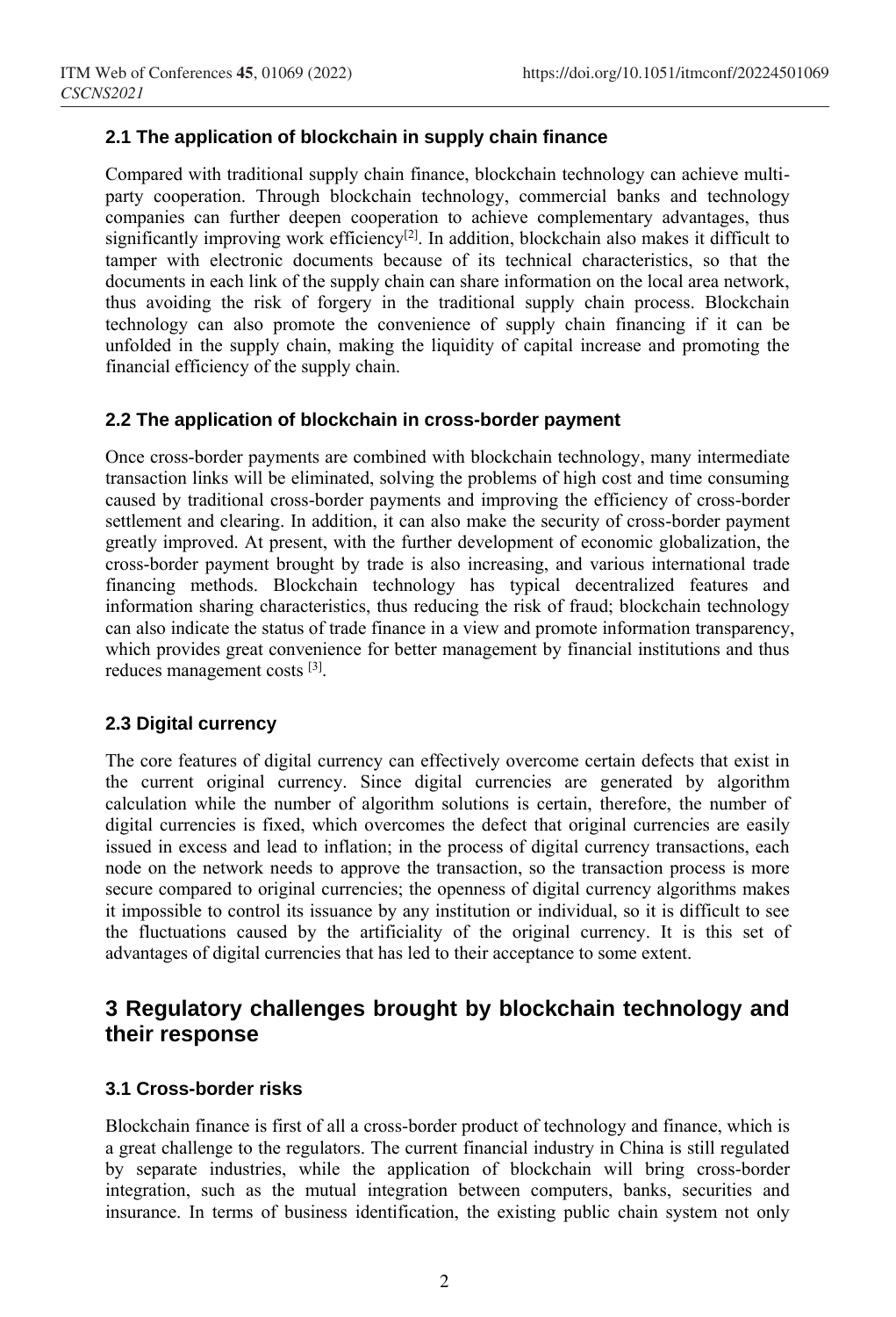supports digital token trading business, but also extends the scope to pan-financial business, which provides a hidden space for malicious acts such as illegal fund raising. In terms of identity traceability, attackers in public chain systems will adopt one-time address strategies and mixed coin strategies to hide identity information, leading to the failure of identity traceability mechanisms based on traditional financial censorship policies. The current financial system is still centralized, with one settlement system and one central bank, while blockchain is a decentralized platform, which will require continuous reform of our regulation.

#### **3.2 How to adapt to the development of blockchain**

The emergence and application of blockchain technology is bound to bring about the emergence of laws and regulations and the reform of regulation methods and approaches. But how to implement the appropriate regulatory strength and methods to maximize the effective protection of blockchain technology application standardization and rationalization is a major challenge facing the regulation. Taking public chains for instance, research work can be carried out in three aspects: the framework of public chain monitoring system, the mechanism model of common monitoring and trace ability services, and the method of quantitative security assessment mechanism. This research aims to design a multi-dimensional, multi-level and full-coverage public chain monitoring system framework to realize the situational awareness of mainstream public chain networks from a new perspective of combining monitoring and protection. Construct a common monitoring and trace ability service mechanism model for public chains, and realize efficient monitoring and accurate trace ability for public chain systems by combining on-chain data and off-chain traffic from three stages: environment deployment, data acquisition and data analysis.



**Fig. 1.** Public chain monitoring system framework.

### **3.3 Immaturity of regulatory technology**

As a newly emerged technology, blockchain is technically more complex, and regulators will face the challenges of both technical reserve and technical implementation to effectively regulate the application of this technology.

The public chain network adopts a decentralized structure, and there is no organizational structure and traffic transmission hub node, so it is difficult to accurately grasp the network topology and traffic status information. In terms of topology detection, nodes in the public chain network can join and exit the network freely, and the network topology is in the process of continuous dynamic change. It is necessary to design the node detection and topology restoration mechanism suitable for the centerless network according to the characteristics of public chain network construction.